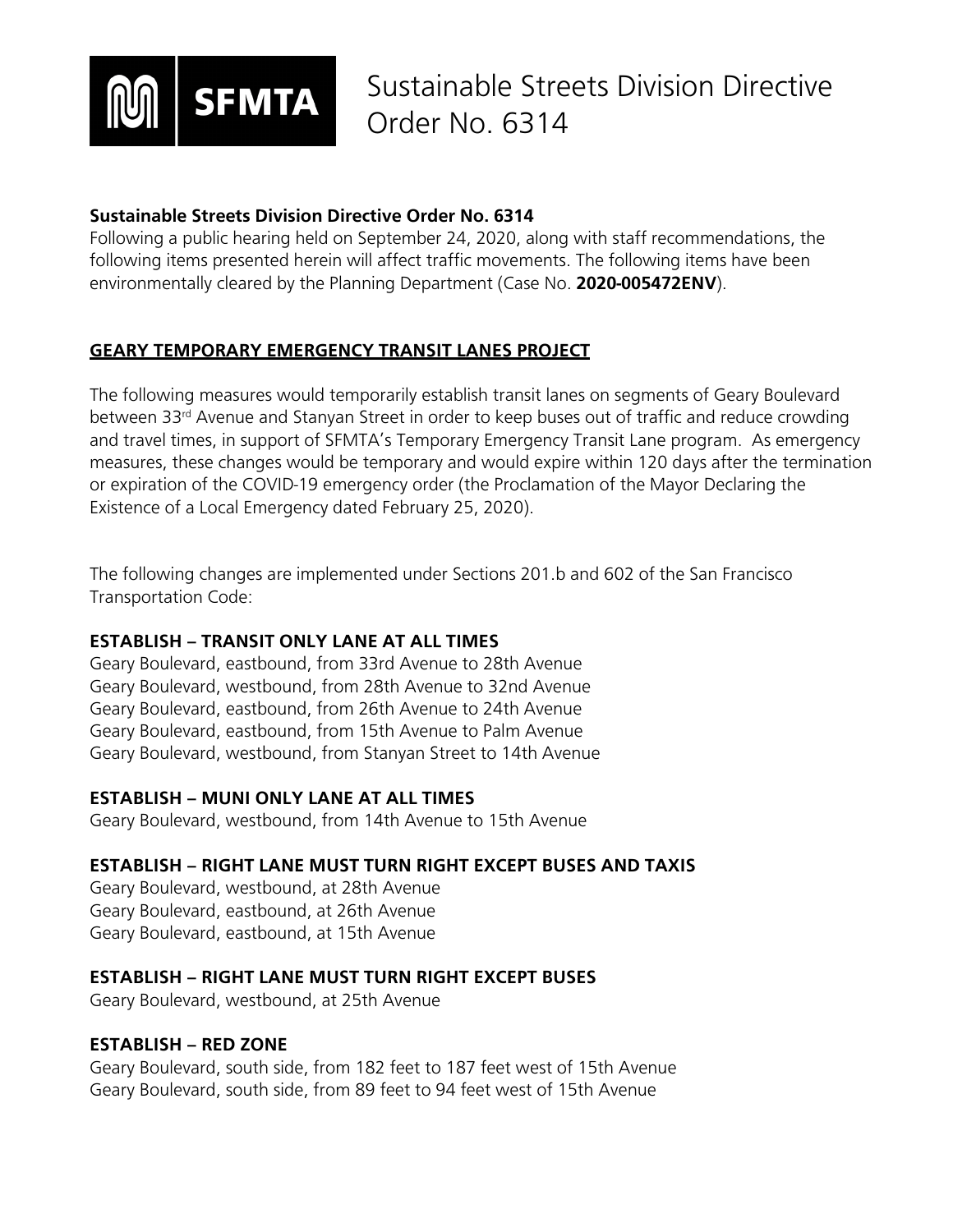

#### **ESTABLISH – RIGHT TURN LANE ESTABLISH – TOW-AWAY NO STOPPING ANYTIME**

Geary Boulevard, north side, from 15th Avenue to 89 feet east (rescinds parking spaces #5026, #5024, #5022 and #5020)

#### **ESTABLISH – YELLOW 6-WHEEL COMMERCIAL METERED LOADING ZONE, 30-MINUTE TIME LIMIT, 8 AM TO NOON, MONDAY THROUGH SATURDAY ESTABLISH – PASSENGER LOADING, AT ALL OTHER TIMES**

Geary Boulevard, north side, from 89 feet to 133 feet east of 15th Avenue (converts general metered spaces #5018 and #5016 to a commercial and passenger loading zone)

**Public Comments:** Comments in favor and opposition received via public hearing held on 9/24/2020. **Decision:** Items above approved by City Traffic Engineer for implementation.

The following changes are considered under Section 201 of the San Francisco Transportation Code:

# **ESTABLISH – GREEN METERED PARKING, 30-MINUTE TIME LIMIT, 9 AM TO 6 PM, MONDAY THROUGH SATURDAY**

Geary Boulevard, south side, from 138 feet to 182 feet west of 15th Avenue (converts green metered spaces #5119-G and #5117-G from angled to parallel parking)

# **ESTABLISH – GENERAL METERED PARKING, 2-HOUR TIME LIMIT, 9 AM TO 6 PM, MONDAY THROUGH SATURDAY**

Geary Boulevard, south side, from 94 feet to 138 feet west of 15th Avenue (converts general metered spaces #5113 and #5111 from angled to parallel parking and rescinds parking space #5115)

**Public Comments:** Comments in favor and opposition received via public hearing held on 9/24/2020. **Decision:** Items above approved by City Traffic Engineer to send to the SFMTA Board for approval and implementation.

*Whether or not the City Traffic Engineer's decision is considered a Final SFMTA Decision is determined by Division II, Section 203 of the Transportation Code. If the City Traffic Engineer approves a parking or traffic modification, it is considered a Final SFMTA Decision. If a City Traffic Engineer disapproves or declines a parking or traffic modification, a member of the public must request additional review by the SFMTA of that decision which shall be conducted pursuant to Division II, Section 203 of the Transportation Code before the decision becomes a Final SFMTA Decision. Final SFMTA Decisions, whether made by the City Traffic Engineer or the SFMTA Board, can be reviewed by the Board of Supervisors pursuant to [Ordinance 127-18.](https://sfbos.org/sites/default/files/o0127-18.pdf) Decisions reviewable by the Board of Supervisors are denoted with a pound (#). Information about the review process can be found at: [https://sfbos.org/sites/default/files/SFMTA\\_Action\\_Review\\_Info\\_Sheet.pdf.](https://sfbos.org/sites/default/files/SFMTA_Action_Review_Info_Sheet.pdf)*